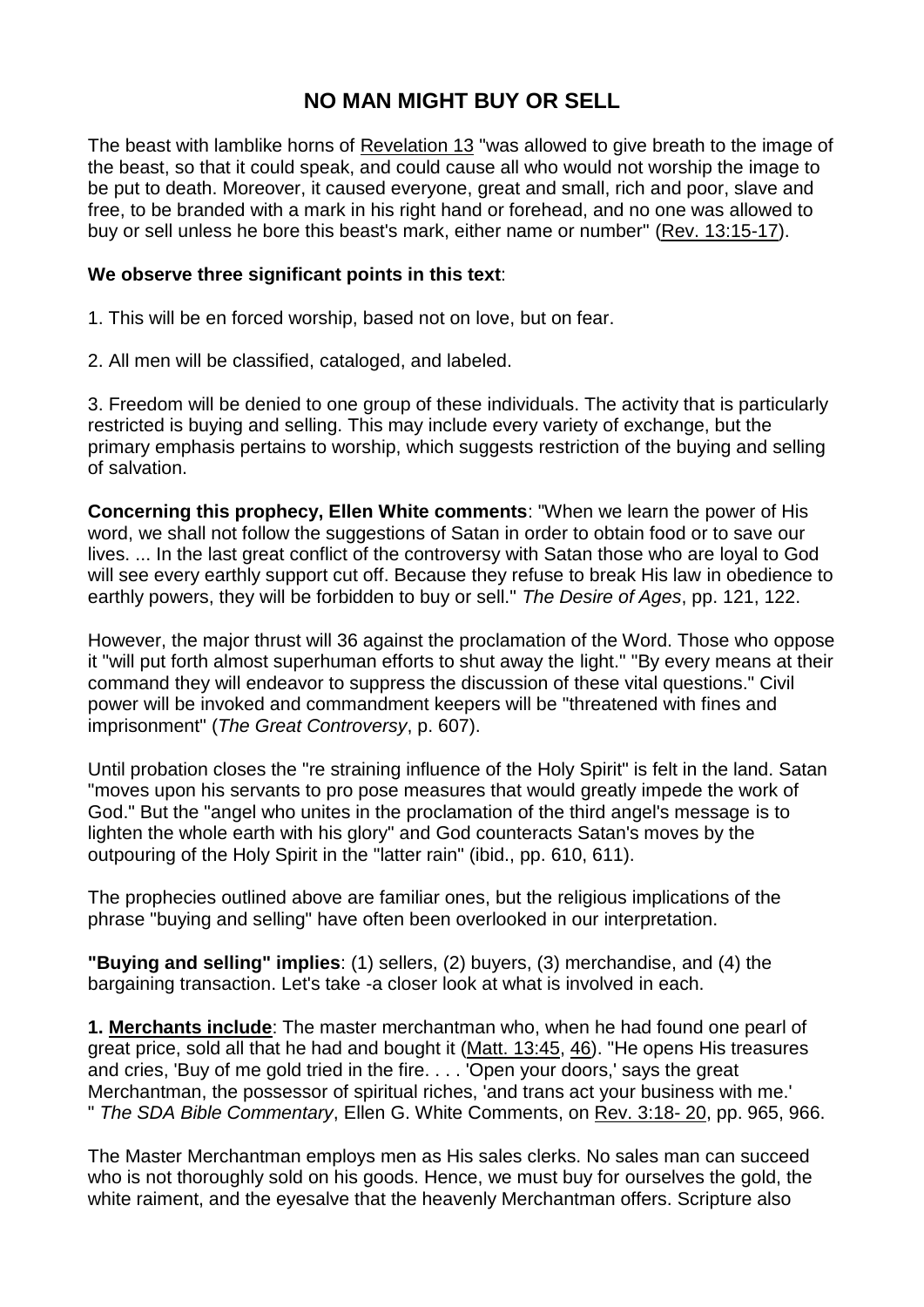mentions merchants of earth who became rich supplying the demands of the false church (Rev. [18:11-15\)](https://biblia.com/bible/esv/Rev.%2018.11-15).

**2. Buyers**: Purchasers of the heavenly treasures are represented by the man who found the treasure in the field and sold all to obtain it (Matt. [13:44\)](https://biblia.com/bible/esv/Matt.%2013.44). They are also represented in the parable of the virgins as awaiting the arrival of the bridegroom (Matt. [25:1-13\)](https://biblia.com/bible/esv/Matt.%2025.1-13). The foolish virgins were seeking oil from earthly merchants when the bridegroom came.

As purchasers, the true and the false church may be compared and contrasted. The true church is presented as a chaste, loyal, and pure woman. The other is seen as the great whore and her daughters. The term "whore" implies divided loyalty adulteration of teaching and practice. These contrasting symbols as applied to religious groups distinguish those who seek only to adhere to the teaching of Christ from those others who buy false religious philosophy mixed with the teachings of God's Word.

Each of these women who represent the church considers herself chosen of God, the "Bride" of Christ. Each feels secure. Both receive the same offer from the heavenly merchantman, since each claims to have and to respect the Scriptures. Both have access to the treasures of this world, if they choose. By contrast the false church, and the individuals of which she is composed, buy earthly treasure from the merchants of earth, whereas-those composing the true church invest only in heavenly treasure.

**3. Heavenly merchandise** is presented in the Scriptures by such figures as truth, bread, oil, gold, white clothing, and eyesalve. Earthly merchandise is presented as gold, silver, jewels, ornaments, fabric for making clothing and "that which is not bread" (Isa. [55:2\)](https://biblia.com/bible/esv/Isa.%2055.2), presumably an imitation or substitute for the living bread.

Souls are sold by merchants of earth to the church of divided loyalty, whereas men are bought but not offered for sale by the heavenly merchantman. Jesus "saw in lost humanity the pearl of price" (Christ's Object Lessons, p. 118). 4. The bargaining transaction. "Salvation is a free gift, and yet it is to be bough- and sold." Ibid., p. 116. To obtain it we must trade or sell all that we have.

This transaction is not a passive one but requires vigorous activity. The master merchant who offers his treasure to us says, "If any man . . . open the door, I will come in," and adds, "To him that overcometh will I grant to sit with me" [\(Rev.](https://biblia.com/bible/esv/Rev.%203.%2020) 3: 20, [21\)](https://biblia.com/bible/esv/Rev%203.21).

This is where faith enters the picture. Not a dead faith that merely admits that God is great and that Christ died for our sins, but a living faith that governs the entire life and firmly believes that God's plan is best, trusts His counsel, and follows His advice.

In the parable the man who obtained the treasure sold ail that he had to obtain it. The idea that we can earn a place in heaven by doing many, many nice things and yet indulge in some degree of rebellion is wrong. We cannot bargain with the Lord and haggle over the price for His treasure. In order to purchase he heavenly treasure we must put everything we have into the program those are the only terms on which it is offered.

When our hearts are fully in the program we will have made the purchase. We also will become effective salesmen.